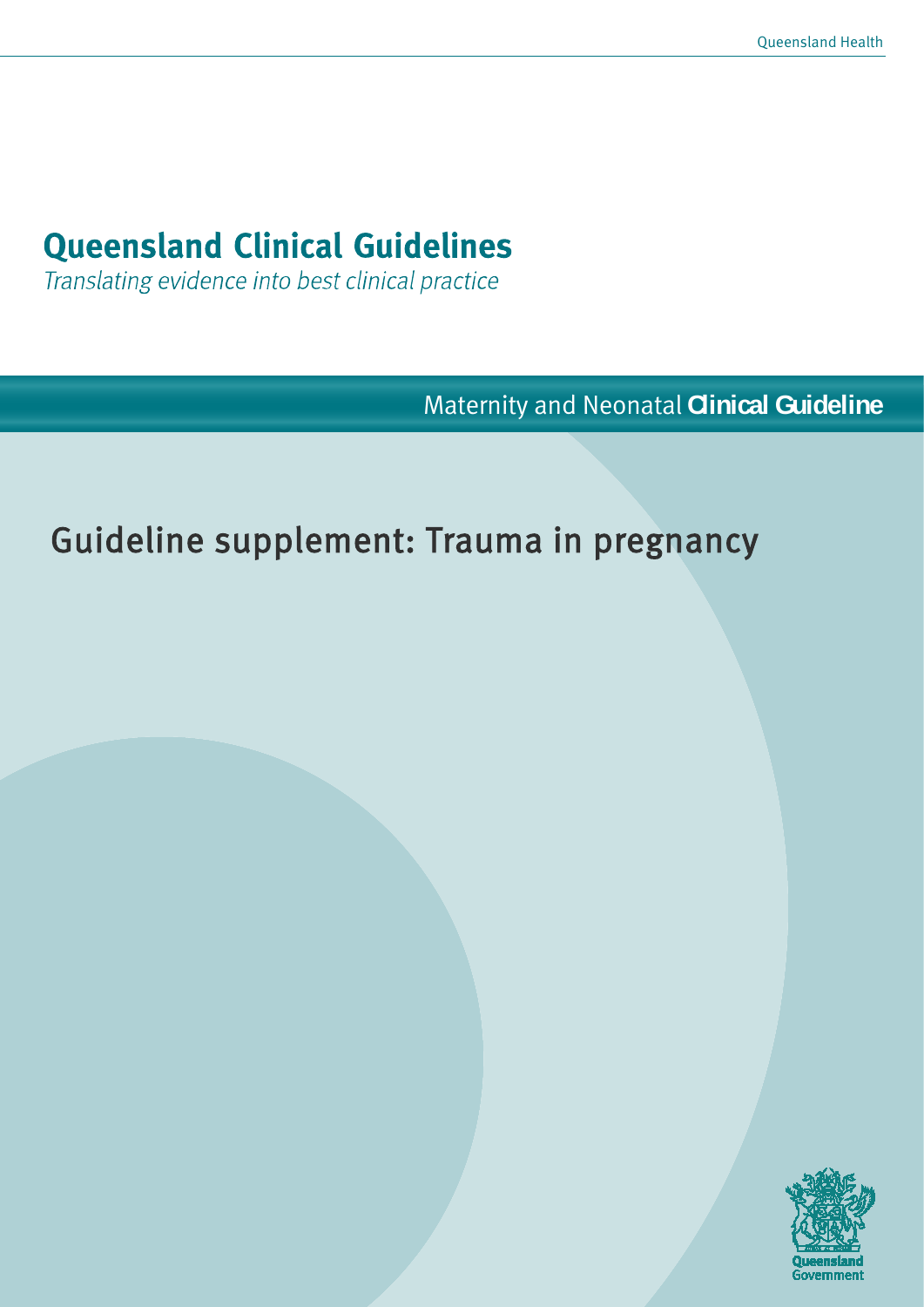#### **Table of Contents**

| 1              |  |
|----------------|--|
| 1.1            |  |
| 1.2            |  |
| 1.3            |  |
| $\overline{2}$ |  |
| 2.1            |  |
| 2.2            |  |
| 2.3            |  |
| 2.4            |  |
| 2.4.1          |  |
| 2.5            |  |
| 2.6            |  |
| 2.7            |  |
| 3              |  |
|                |  |
| 4              |  |
| 4.1            |  |
| 4.2            |  |
| 4.3            |  |
| 4.3.1          |  |
| 4.3.2          |  |
| 4.4            |  |
| 4.5            |  |
| 4.6            |  |
| 5              |  |

#### **List of Tables**

© State of Queensland (Queensland Health) 2019



This work is licensed under a Creative Commons Attribution-NonCommercial-NoDerivatives V4.0 International licence. In essence, you are free to copy and<br>communicate the work in its current form for non-commercial purposes, by the licence terms. You may not alter or adapt the work in any way. To view a copy of this licence, visit https://creativecommons.org/licenses/by-ncnd/4.0/deed.en

For further information contact Queensland Clinical Guidelines, RBWH Post Office, Herston Qld 4029, email Guidelines@health.qld.gov.au, phone (07) 3131 6777. For permissions beyond the scope of this licence contact: Intellectual Property Officer, Queensland Health, GPO Box 48, Brisbane Qld 4001, email in the leader of this licence contact: Intellectual Property Officer, Q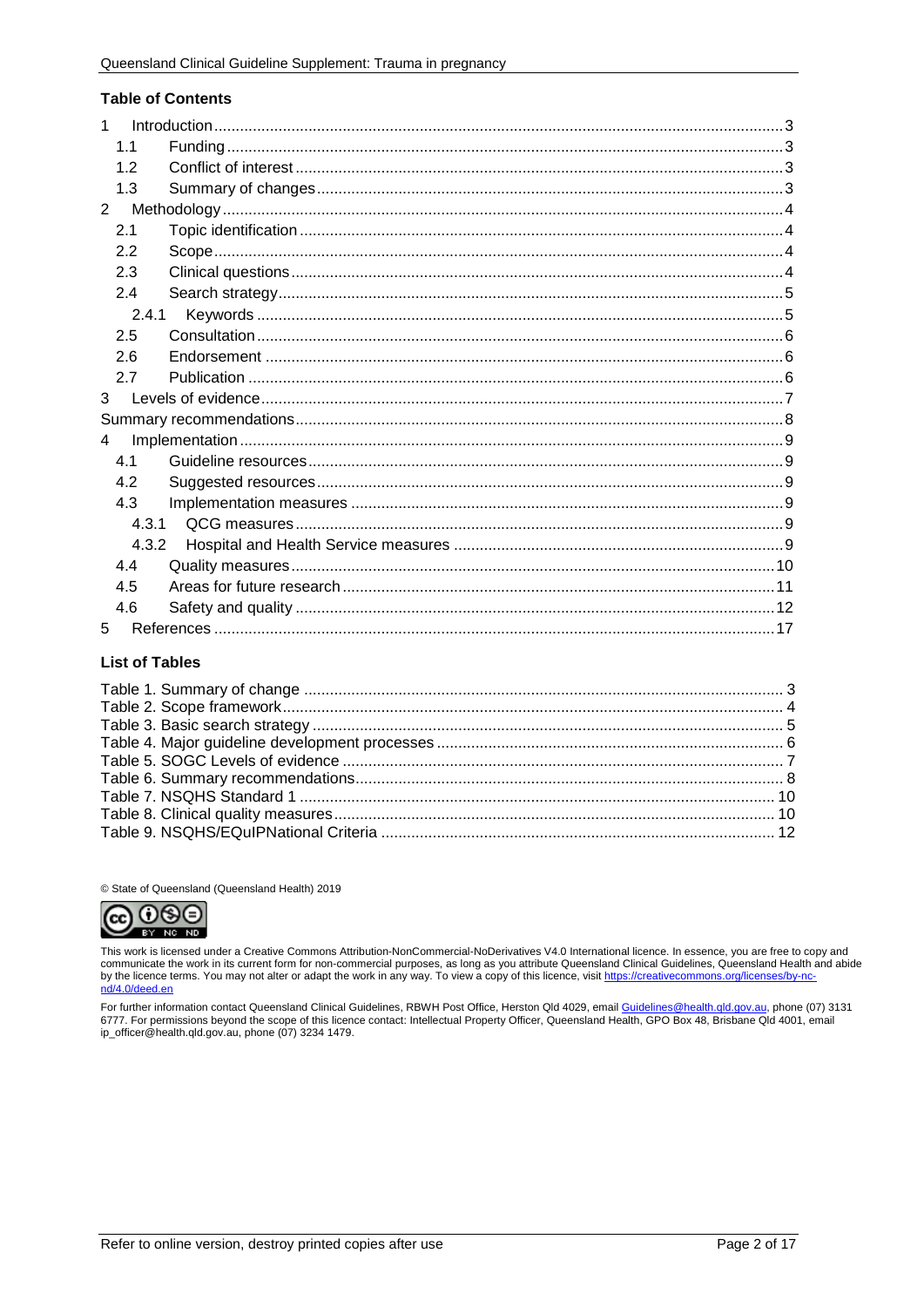# <span id="page-2-0"></span>**1 Introduction**

This document is a supplement to the Queensland Clinical Guideline (QCG) *Trauma in pregnancy.* It provides supplementary information regarding guideline development, makes summary recommendations, suggests measures to assist implementation and quality activities and summarises changes (if any) to the guideline since original publication. Refer to the guideline for abbreviations, acronyms, flow charts and acknowledgements.

## <span id="page-2-1"></span>**1.1 Funding**

The development of this guideline was funded by Healthcare Improvement Unit, Queensland Health. Consumer representatives were paid a standard fee. Other working party members participated on a voluntary basis.

## <span id="page-2-2"></span>**1.2 Conflict of interest**

Declarations of conflict of interest were sought from working party members as per the Queensland Clinical Guidelines *[Conflict of Interest](http://www.health.qld.gov.au/qcg/development#coi)* statement. No conflicts of interest were identified.

## <span id="page-2-3"></span>**1.3 Summary of changes**

Queensland clinical guidelines are reviewed every 5 years or earlier if significant new evidence emerges. [Table 1](#page-2-4) provides a summary of changes made to the guidelines since original publication.

| <b>Publication date</b><br>Endorsed by:                                                                        | <b>Identifier</b> | Summary of major change                                                                                                                                                                                                                                                                                                                                                                        |
|----------------------------------------------------------------------------------------------------------------|-------------------|------------------------------------------------------------------------------------------------------------------------------------------------------------------------------------------------------------------------------------------------------------------------------------------------------------------------------------------------------------------------------------------------|
| February 2014                                                                                                  | MN14.31-V1-R19    | First publication                                                                                                                                                                                                                                                                                                                                                                              |
| September 2019<br><b>QCG Steering Committee</b><br>Statewide Maternity and<br><b>Neonatal Clinical Network</b> | MN19.31-V2-R24    | Frist full review<br>• Added sections:<br>o Uterine and placental considerations<br>o Haemorrhage<br>o Penetrating trauma<br>o Burns<br>o Domestic and family violence<br>o Appendix for Injury Severity Score<br>Updated:<br>o Management of haemorrhage<br>o Maternal position for CPR<br>Terminology for perimortem caesarean<br>$\circ$<br>section updated to resuscitative<br>hysterotomy |

<span id="page-2-4"></span>Table 1. Summary of change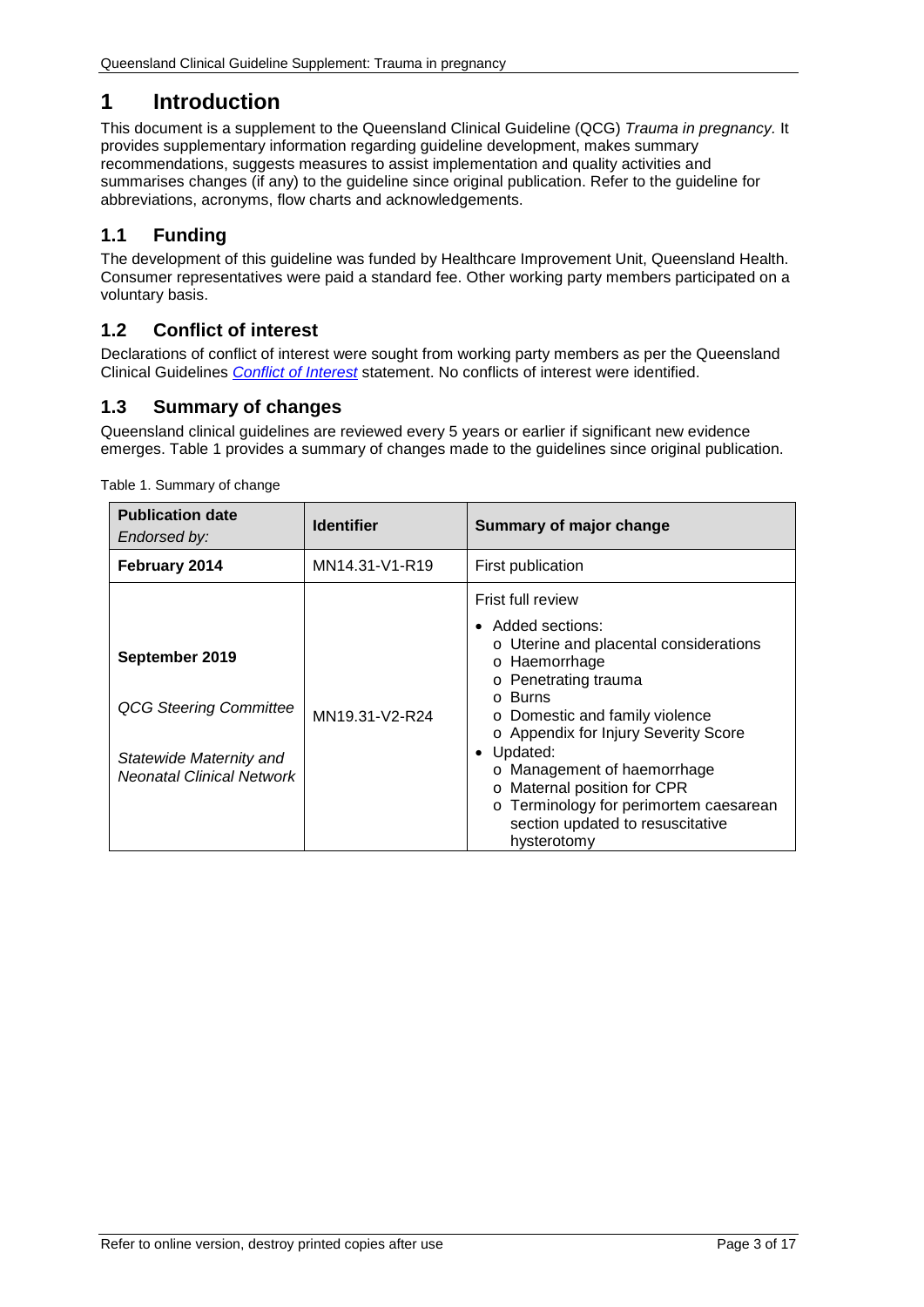# <span id="page-3-0"></span>**2 Methodology**

Queensland Clinical Guidelines (QCG) follows a rigorous process of guideline development. This process was endorsed by the Queensland Health Patient Safety and Quality Executive Committee in December 2009. The guidelines are best described as 'evidence informed consensus guidelines' and draw from the evidence base of existing national and international guidelines and the expert opinion of the working party.

## <span id="page-3-1"></span>**2.1 Topic identification**

The topic was identified as a priority in 2013 and is a collaborative initiative of the Statewide Trauma Clinical Network and Queensland Clinical Guidelines.

## <span id="page-3-2"></span>**2.2 Scope**

<span id="page-3-4"></span>The scope of the guideline was determined using the following framework.

| Table 2. Scope framework |  |
|--------------------------|--|
|--------------------------|--|

| <b>Scope framework</b> |                                                                                                                                                                                                                                                                                                                                                                                                                                                                                                |  |  |
|------------------------|------------------------------------------------------------------------------------------------------------------------------------------------------------------------------------------------------------------------------------------------------------------------------------------------------------------------------------------------------------------------------------------------------------------------------------------------------------------------------------------------|--|--|
| <b>Population</b>      | Pregnant women who have experienced acute physical trauma                                                                                                                                                                                                                                                                                                                                                                                                                                      |  |  |
| <b>Purpose</b>         | Identify relevant evidence related to:<br>Initial assessment and stabilisation following physical trauma in pregnancy                                                                                                                                                                                                                                                                                                                                                                          |  |  |
| <b>Outcome</b>         | Support:<br>Accurate and thorough assessment of pregnant trauma patients<br>Identification of obstetric complications in pregnant trauma patients<br>Best practice initial management to stabilise pregnant trauma patients                                                                                                                                                                                                                                                                    |  |  |
| <b>Exclusions</b>      | Standard management of non-pregnant trauma patients<br>Standard antenatal, intrapartum and postpartum care<br>Management of obstetric emergencies and illness<br>Management of psychological trauma<br>Care beyond initial assessment and stabilisation of pregnant trauma patient<br>Specific management practices pertaining to individual types of trauma<br>including:<br>o Suicide<br>o Poisoning<br>o Head injury<br>o Prevention of trauma<br>• Screening for intimate partner violence |  |  |

## <span id="page-3-3"></span>**2.3 Clinical questions**

The following clinical questions were generated to inform the guideline scope and purpose:

- How do normal physiological changes of pregnancy affect management of pregnant women who have experienced trauma?
- What assessments are required for the pregnant trauma patient?
- How does pregnancy impact the management of traumatic cardiac arrest and resuscitation?
- What care is indicated for pregnant women who have experienced trauma?
- What are potential obstetric complications for pregnant women who have experienced trauma and how should they be managed?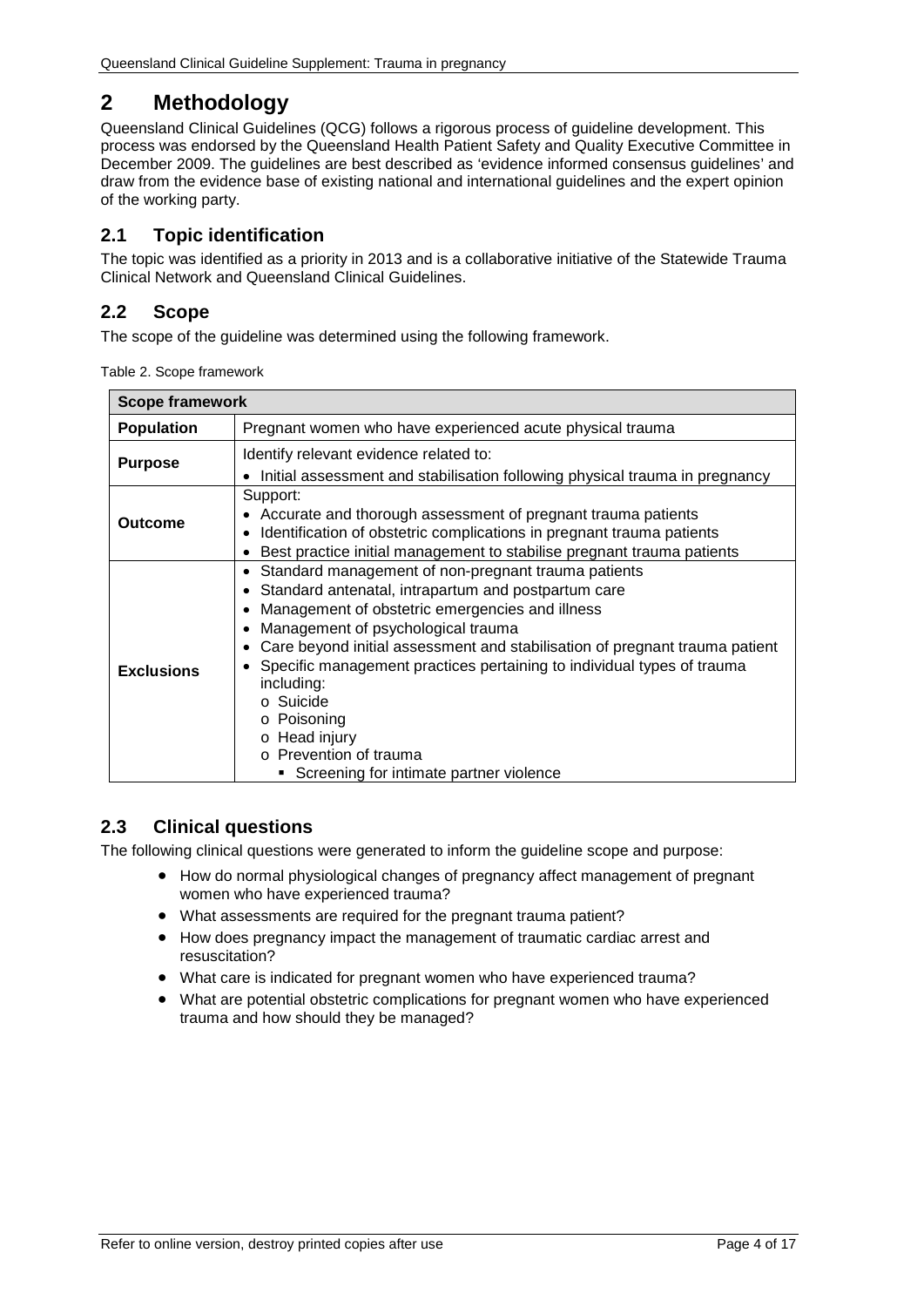## <span id="page-4-0"></span>**2.4 Search strategy**

A search of the literature was conducted during July–October 2019. The QCG search strategy is an iterative process that is repeated and amended as guideline development occurs (e.g. if additional areas of interest emerge, areas of contention requiring more extensive review are identified or new evidence is identified). All guidelines are developed using a basic search strategy. This involves both a formal and informal approach.

<span id="page-4-2"></span>

| Table 3. Basic search strategy |  |
|--------------------------------|--|
|                                |  |

| <b>Step</b>    |                                                                                                             | <b>Consideration</b>                                                                                                                                                                                                                                                                                                                                                                                                                                                                                                                               |  |  |
|----------------|-------------------------------------------------------------------------------------------------------------|----------------------------------------------------------------------------------------------------------------------------------------------------------------------------------------------------------------------------------------------------------------------------------------------------------------------------------------------------------------------------------------------------------------------------------------------------------------------------------------------------------------------------------------------------|--|--|
| 1 <sub>1</sub> | Review clinical guidelines<br>developed by other<br>reputable groups relevant to<br>the clinical speciality | This may include national and/or international guideline<br>writers, professional organisations, government<br>organisations, state based groups.<br>• This assists the guideline writer to identify:<br>o The scope and breadth of what others have found useful<br>for clinicians and informs the scope and clinical question<br>development<br>o Identify resources commonly found in guidelines such as<br>flowcharts, audit criteria and levels of evidence<br>o Identify common search and key terms<br>o Identify common and key references |  |  |
| 2.             | Undertake a foundation<br>search using key search<br>terms                                                  | • Construct a search using common search and key terms<br>identified during Step 1 above<br>• Search the following databases<br>o PubMed<br>o CINAHL<br>o Medline<br>o Cochrane Central Register of Controlled Trials<br>o EBSCO<br>o Embase<br>Studies published in English less than or equal to 5 years<br>previous are reviewed in the first instance. Other years<br>may be searched as are relevant to the topic<br>• Save and document the search<br>Add other databases as relevant to the clinical area                                   |  |  |
| 3.             | Develop search word list for<br>each clinical question.                                                     | • This may require the development of clinical sub-questions<br>beyond those identified in the initial scope.<br>• Using the foundation search performed at Step 2 as the<br>baseline search framework, refine the search using the<br>specific terms developed for the clinical question<br>• Save and document the search strategy undertaken for<br>each clinical question                                                                                                                                                                      |  |  |
| 4.             | Other search strategies                                                                                     | • Search the reference lists of reports and articles for<br>additional studies<br>Access other sources for relevant literature<br>o Known resource sites<br>o Internet search engines<br>o Relevant text books                                                                                                                                                                                                                                                                                                                                     |  |  |

#### <span id="page-4-1"></span>**2.4.1 Keywords**

The following keywords were used in the basic search strategy: 'trauma in pregnancy', primary survey, secondary survey, perimortem caesarean section, blunt trauma, penetrating trauma, domestic violence, family violence, uterine rupture, traumatic cardiac arrest. Other keywords may have been used for specific aspects of the guideline.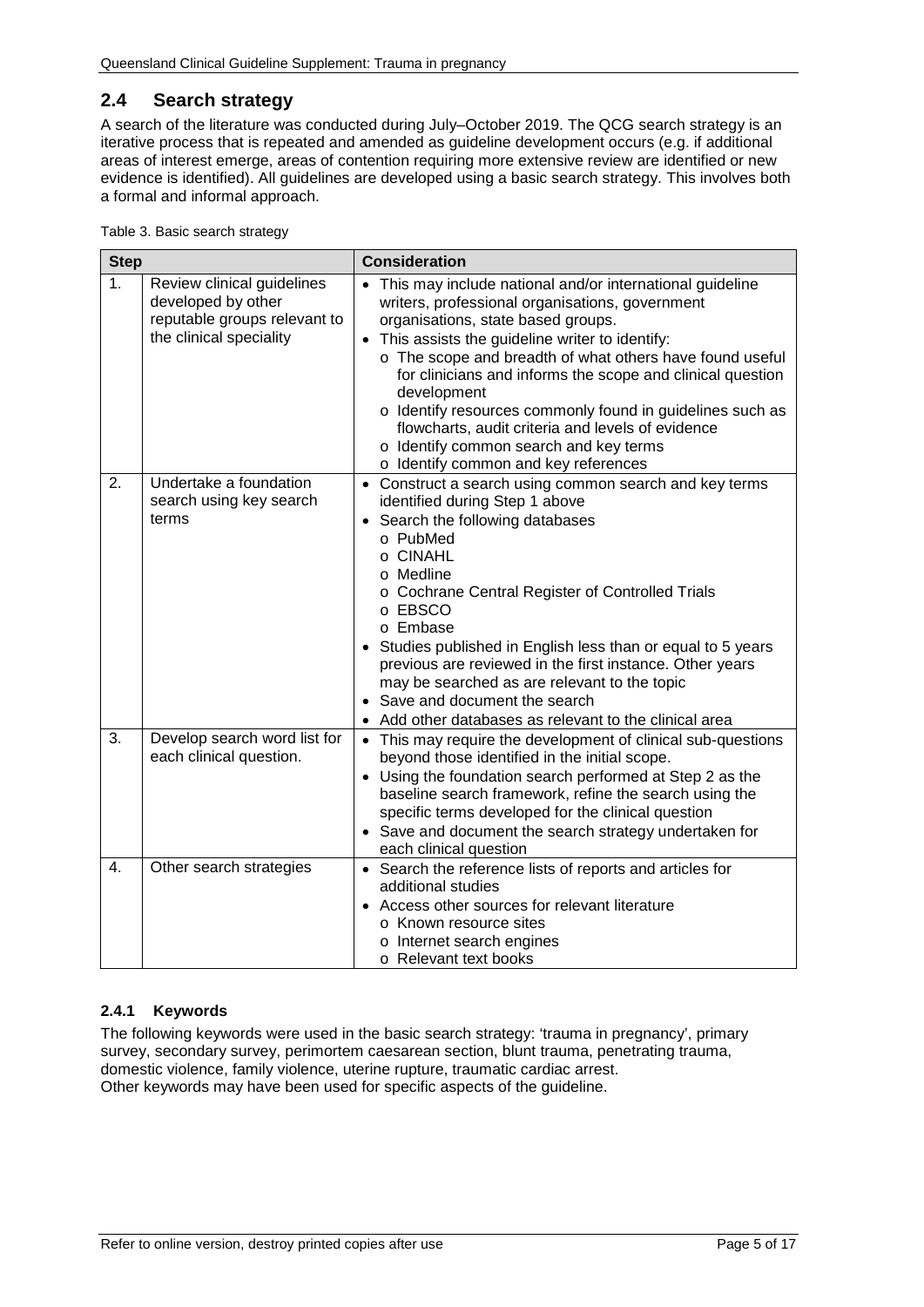## <span id="page-5-0"></span>**2.5 Consultation**

Major consultative and development processes occurred between February 2019 and July 2019. These are outlined in [Table 4.](#page-5-3)

| <b>Process</b>                   | <b>Activity</b>                                                                                                                                                                                                                                                                                                                                                                                                   |
|----------------------------------|-------------------------------------------------------------------------------------------------------------------------------------------------------------------------------------------------------------------------------------------------------------------------------------------------------------------------------------------------------------------------------------------------------------------|
| <b>Clinical leads</b>            | The nominated Clinical Leads were approved by QCG Steering<br>$\bullet$<br>Committee                                                                                                                                                                                                                                                                                                                              |
| <b>Consumer</b><br>participation | • Consumer participation was invited from a range of consumer focused<br>organisations who had previously accepted an invitation for on-going<br>involvement with QCG                                                                                                                                                                                                                                             |
| <b>Working party</b>             | • An EOI for working party membership was distributed via email to<br>Queensland clinicians and stakeholders in February 2019<br>The working party was recruited from responses received<br>Working party members who participated in the working party consultation<br>$\bullet$<br>processes are acknowledged in the guideline<br>Working party consultation occurred in a virtual group via email<br>$\bullet$ |
| <b>Statewide</b><br>consultation | Consultation was invited from Queensland clinicians and stakeholders<br>during April 2019-July 2019<br>Feedback was received primarily via email<br>All feedback was compiled and provided to the clinical lead and working<br>$\bullet$<br>party members for review and comment                                                                                                                                  |

<span id="page-5-3"></span>

#### <span id="page-5-1"></span>**2.6 Endorsement**

The guideline was endorsed by the:

- Queensland Clinical Guidelines Steering Committee in August 2019
- Statewide Maternity and Neonatal Clinical Network [Queensland] in August 2019

#### <span id="page-5-2"></span>**2.7 Publication**

The guideline and guideline supplement were published on the QCG website in September 2019. The guideline can be cited as:

Queensland Clinical Guidelines. Trauma in pregnancy: Guideline No. MN19.31-V2 R24. Queensland Health. 2019. Available from:<http://www.health.qld.gov.au/qcg>

The guideline supplement can be cited as:

Queensland Clinical Guidelines. Guideline Supplement: Trauma in pregnancy. Guideline No. MN.19.31-V2-R24. Queensland Health. 2019. Available from: <http://www.health.qld.gov.au/qcg>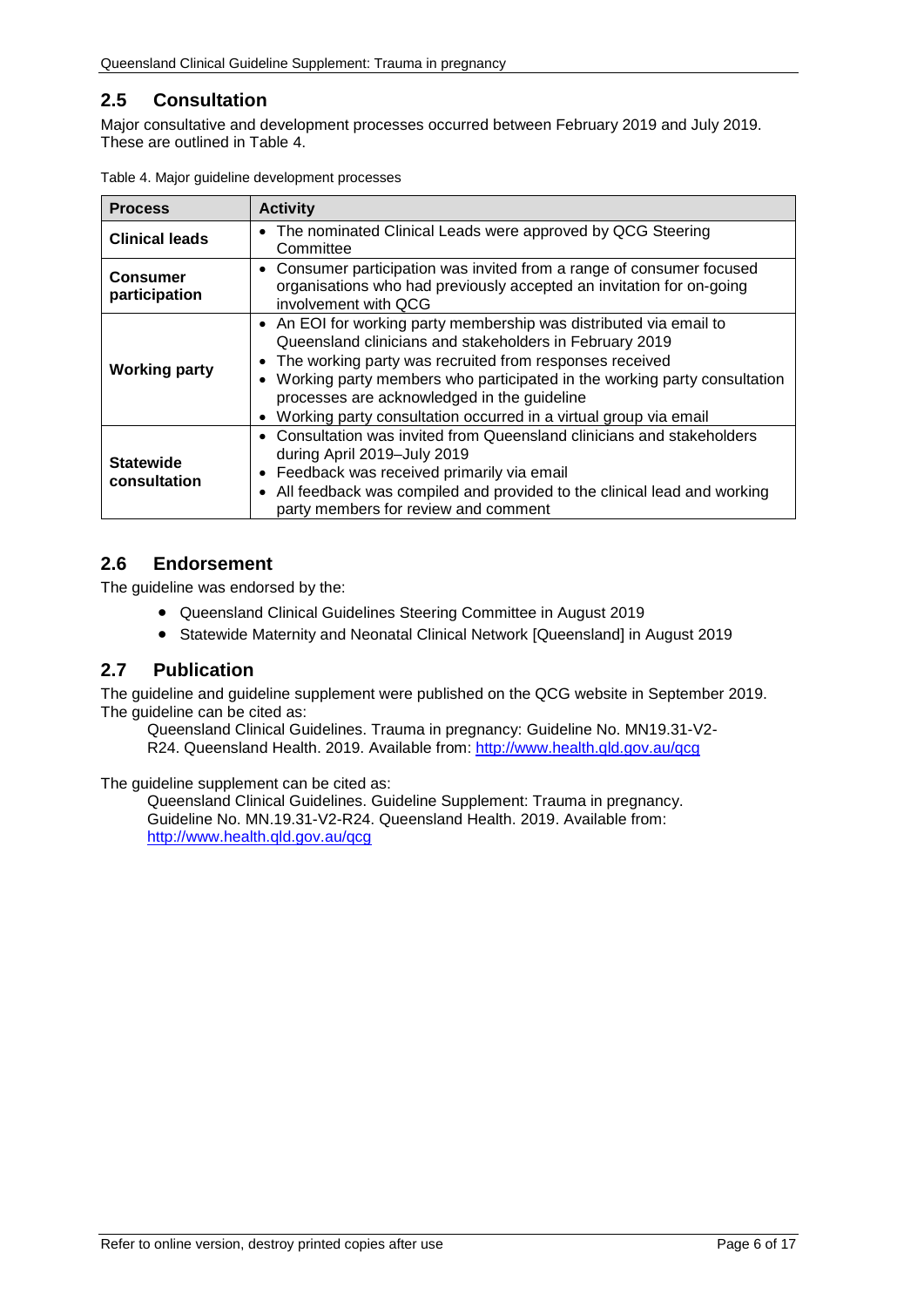## <span id="page-6-0"></span>**3 Levels of evidence**

The levels of evidence identified in the *Guidelines for the Management of a Pregnant Trauma Patient*  by the Society of Obstetricians and Gynaecologists in Canada (SOGC) were used to inform the summary recommendations.<sup>1</sup>

<span id="page-6-1"></span>Summary recommendations are outlined in [Table 6. Summary recommendations](#page-7-1)

Table 5. SOGC Levels of evidence

|        | <b>Quality of evidence assessment</b>                                                                                                                                                     |             | <b>Classification of recommendations</b>                                                                                                                                                                |
|--------|-------------------------------------------------------------------------------------------------------------------------------------------------------------------------------------------|-------------|---------------------------------------------------------------------------------------------------------------------------------------------------------------------------------------------------------|
|        | Evidence obtained from at least one<br>properly randomized controlled trial                                                                                                               | A           | There is good evidence to recommend the<br>clinical preventive action                                                                                                                                   |
| $II-1$ | Evidence from well-designed controlled<br>trials without randomization                                                                                                                    | в           | There is fair evidence to recommend the<br>clinical preventive action                                                                                                                                   |
| $II-2$ | Evidence from well-designed cohort<br>(prospective or retrospective) or case-<br>control studies, preferably from more<br>than one centre or research group                               | $\mathbf c$ | The existing evidence is conflicting and<br>does not allow to make a<br>recommendation for or against use of the<br>clinical preventive action; however, other<br>factors may influence decision-making |
| $II-3$ | Evidence obtained from comparisons<br>between times or places with or without<br>intervention. Dramatic results in<br>uncontrolled experiments could also be<br>included in this category | D           | There is fair evidence to recommend<br>against the clinical preventive action                                                                                                                           |
| Ш      | Opinions of respected authorities, based<br>on clinical experience, descriptive<br>studies, or reports of expert committees                                                               | Е           | There is good evidence to recommend<br>against the clinical preventive action                                                                                                                           |
|        |                                                                                                                                                                                           | L           | There is insufficient evidence (in quantity<br>or quality) to make a recommendation;<br>however, other factors may influence<br>decision-making                                                         |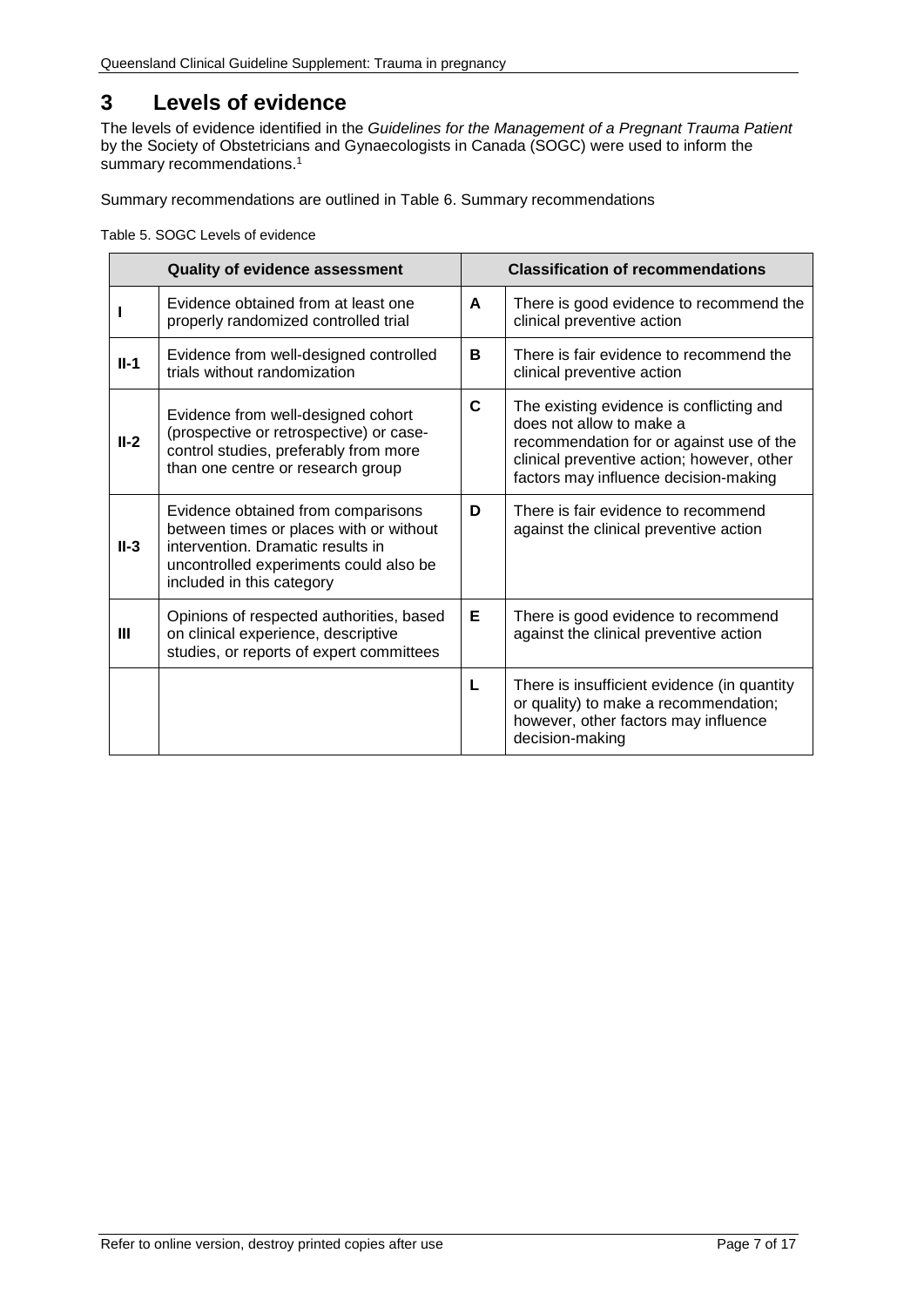# <span id="page-7-0"></span>**4 Summary recommendations**

Summary recommendations and levels of evidence are outlined in [Table 6.](#page-7-1)

<span id="page-7-1"></span>Table 6. Summary recommendations

|                | <b>Recommendation</b><br><b>Grading of evidence</b>                                                                                                                                                                                                                                      |                  |  |
|----------------|------------------------------------------------------------------------------------------------------------------------------------------------------------------------------------------------------------------------------------------------------------------------------------------|------------------|--|
| 1              | Consider every female of reproductive age with significant injuries as<br>$III-C$<br>pregnant until proven otherwise.                                                                                                                                                                    |                  |  |
| $\mathbf{2}$   | Insert a nasogastric tube in semiconscious or unconscious injured<br>pregnant women to prevent aspiration of acidic gastric content.                                                                                                                                                     | $III-C$          |  |
| $\mathbf{3}$   | Oxygen supplementation should be given to maintain maternal oxygen<br>saturation greater than 95% to ensure adequate fetal oxygenation.                                                                                                                                                  | $II-1B$          |  |
| 4              | If needed, insert a thoracostomy tube in an injured pregnant woman one<br>or two intercostal spaces higher than usual.                                                                                                                                                                   | $III-C$          |  |
| 5              | Insert two large bore intravenous lines in seriously injured pregnant<br>women.                                                                                                                                                                                                          | $III-C$          |  |
| 6              | Vasopressors have an adverse effect on uteroplacental perfusion. Restrict<br>use of vasopressors to pregnant women with intractable hypotension that<br>is unresponsive to fluid resuscitation.                                                                                          | $II-3B$          |  |
| $\overline{7}$ | Use manual displacement of the uterus or left lateral tilt to move the<br>gravid uterus off the inferior vena cava and increase venous return<br>beyond mid-pregnancy. Take care to secure the spinal cord when using<br>left lateral tilt.                                              | $II-1B$          |  |
| 8              | Avoid rhesus D (Rh) alloimmunisation in Rh-negative women by<br>transfusing O-negative blood when needed until cross-matched blood<br>becomes available.                                                                                                                                 | I-A              |  |
| 9              | The assessment, stabilisation, and care of the pregnant woman is the first<br>priority; then, if the fetus is viable (greater than or equal to 23 weeks),<br>fetal heart rate auscultation and monitoring can be initiated and obstetrical<br>consultation obtained as soon as feasible. | $II-3B$          |  |
| 10             | Do not defer radiographic studies indicated for maternal evaluation<br>including abdominal computed tomography due to concerns regarding<br>$II-2B$<br>fetal exposure to radiation.                                                                                                      |                  |  |
| 11             | Use of gadolinium-based contrast agents can be considered when<br>maternal benefit outweighs potential fetal risks.                                                                                                                                                                      | $III-C$          |  |
| 12             | Consider focused abdominal sonography for detection of intraperitoneal<br>bleeding in pregnant trauma patients.                                                                                                                                                                          | $II-3B$          |  |
| 13             | Monitor pregnant trauma patients with a viable pregnancy (greater than or<br>equal to 23 weeks) for at least four hours with cardiotocograph.                                                                                                                                            | $II-3B$          |  |
| 14             | Undertake an urgent obstetric ultrasound scan when gestational age is<br>undetermined and need for delivery is anticipated.                                                                                                                                                              | $III-C$          |  |
| 15             | Do not delay management of suspected placental abruption pending<br>confirmation by ultrasonography, as ultrasound is not a sensitive tool for<br>its diagnosis.                                                                                                                         | $II-3D$          |  |
| 16             | Question every woman who sustains trauma specifically about domestic<br>and family violence.                                                                                                                                                                                             | $II-3B$          |  |
| 17             | Perform a resuscitative hysterotomy for pregnancies 20 weeks gestation<br>or more as soon as possible following maternal cardiac arrest to aid with<br>maternal resuscitation and fetal salvage.                                                                                         | <b>Consensus</b> |  |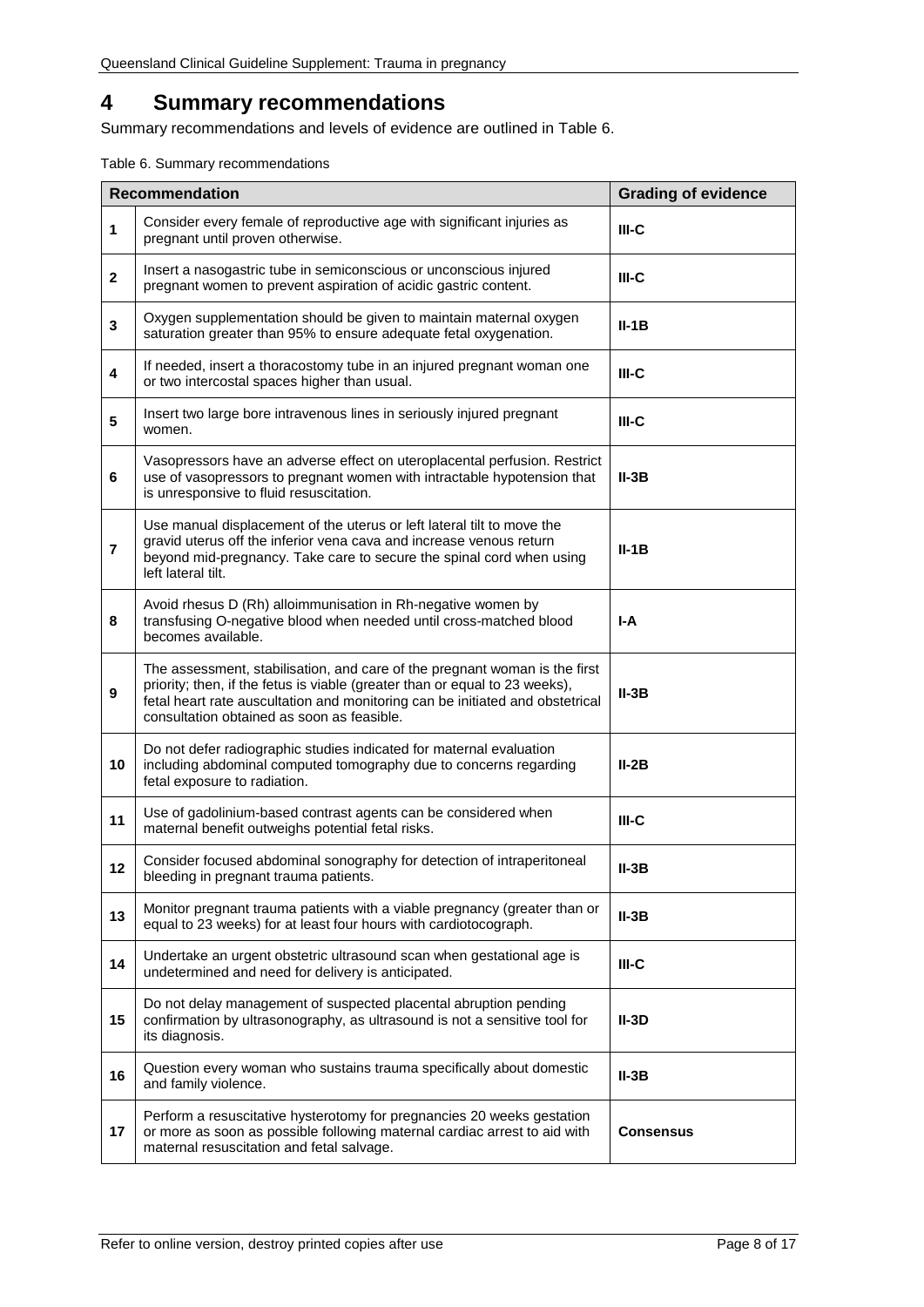## <span id="page-8-0"></span>**5 Implementation**

This guideline is applicable to all Queensland public and private maternity facilities. It can be downloaded in Portable Document Format (PDF) from [www.health.qld.gov.au/qcg](http://www.health.qld.gov.au/qcg)

### <span id="page-8-1"></span>**5.1 Guideline resources**

The following guideline components are provided on the website as separate resources:

- Flowchart: Initial assessment and management of the pregnant trauma patient
- Flowchart: Secondary assessment and management of the pregnant trauma patient
- Education resource: Trauma in pregnancy
- Knowledge assessment: Trauma in pregnancy

#### <span id="page-8-2"></span>**5.2 Suggested resources**

During the development process stakeholders identified additional resources with potential to complement and enhance guideline implementation and application. The following resources have not been sourced or developed by QCG but are suggested as complimentary to the guideline:

• Equipment list for emergency pack for resuscitative hysterotomy

#### <span id="page-8-3"></span>**5.3 Implementation measures**

Suggested activities to assist implementation of the guideline are outlined below.

#### <span id="page-8-4"></span>**5.3.1 QCG measures**

- Notify Chief Executive Officer and relevant stakeholders
- Monitor emerging new evidence to ensure guideline reflects contemporaneous practice
- Capture user feedback
- Record and manage change requests

#### <span id="page-8-5"></span>**5.3.2 Hospital and Health Service measures**

Initiate, promote and support local systems and processes to integrate the guideline into clinical practice, including:

- Hospital and Health Service (HHS) Executive endorse the guidelines and their use in the HHS and communicate this to staff
- Promote the introduction of the guideline to relevant health care professionals
- Support education and training opportunities relevant to the guideline and service capabilities
- Align clinical care with guideline recommendations
- Undertake relevant implementation activities as outlined in the *Guideline implementation checklist* available at [www.health.qld.gov.au/qcg](http://www.health.qld.gov.au/qcg)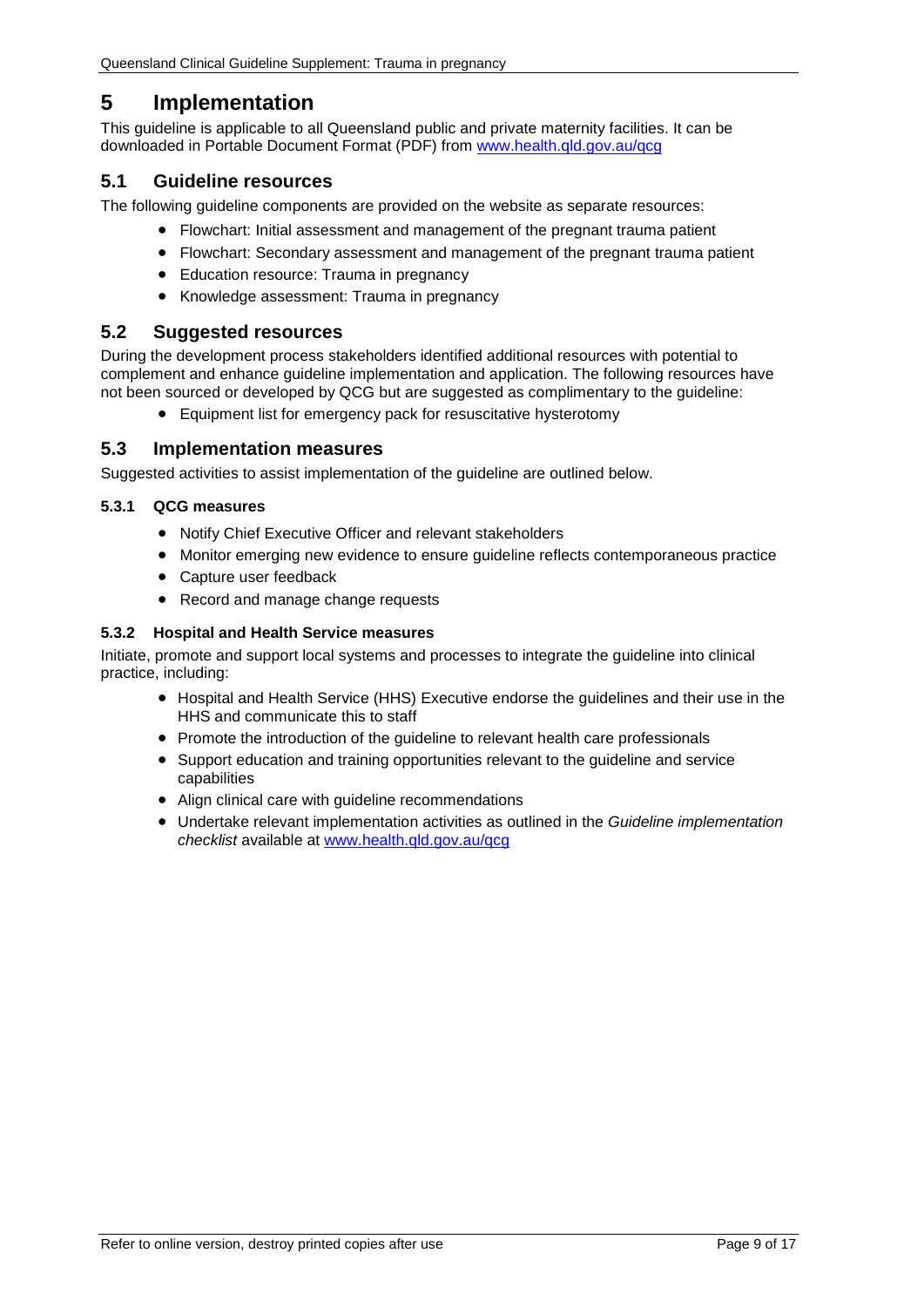#### <span id="page-9-0"></span>**5.4 Quality measures**

Auditing of guideline recommendations and content assists with identifying quality of care issues and provides evidence of compliance with the National Safety and Quality Health Service (NSQHS)Standards2 [Refer to Table 7. [NSQHS Standard 1\]](#page-9-1). Suggested audit and quality measures are identified in [Table 8. Clinical quality measures.](#page-9-2)

<span id="page-9-1"></span>Table 7. NSQHS Standard 1

| <b>NSQHS Standard 1: Clinical governance</b>  |                                                                                                                                                                                           |  |  |
|-----------------------------------------------|-------------------------------------------------------------------------------------------------------------------------------------------------------------------------------------------|--|--|
| <b>Clinical performance and effectiveness</b> |                                                                                                                                                                                           |  |  |
| Criterion 1.27:                               | <b>Actions required:</b>                                                                                                                                                                  |  |  |
|                                               | Provide clinicians with ready access to best-practice<br>a.<br>guidelines, integrated care pathways, clinical pathways and<br>decision support tools relevant to their clinical practice  |  |  |
| Evidence based care                           | Support clinicians to use the best available evidence,<br>b.<br>including relevant clinical care standards developed by the<br>Australian Commission on Safety and Quality in Health Care |  |  |

<span id="page-9-2"></span>The following clinical quality measures are suggested:

Table 8. Clinical quality measures

| <b>No</b> | <b>Audit criteria</b>                                                                                                                                                                                                                                                               | <b>Guideline Section</b>                                                         |
|-----------|-------------------------------------------------------------------------------------------------------------------------------------------------------------------------------------------------------------------------------------------------------------------------------------|----------------------------------------------------------------------------------|
| 1.        | What proportion of staff complete annual training in life support<br>that includes information about CPR for the pregnant patient?<br>• Consider if all staff in contact with pregnant patients have<br>received appropriate training (e.g. maternity and, emergency<br>clinicians) | Section 1.1 Clinical<br>standards                                                |
| 2.        | What proportion of female trauma patients of child bearing age<br>received a pregnancy test?<br>Consider if upper and lower age limits of "child bearing age"<br>receive a pregnancy test                                                                                           | Section 1.1 Clinical<br>standards                                                |
| 3.        | What proportion of pregnant trauma patients received a<br>consultation from a member of the obstetric team in the<br><b>Emergency Department?</b><br>• Consider time interval from call to consult                                                                                  | Section 1.1 Clinical<br>standards                                                |
| 4.        | In what proportion of pregnant trauma patients was left lateral<br>tilt or manual displacement of the uterus initiated?<br>Consider if contraindications to left lateral tilt or uterine<br>displacement were identified                                                            | Section 1.2 General<br>principles                                                |
| 5.        | What proportion of haemodynamically stable women of 23<br>weeks gestation or more received 4 hours or more of CTG<br>monitoring before discharge?<br>• If not, identify reasons for decision making (e.g. nature of<br><i>injury</i> )                                              | Section 3.2 Fetal<br>assessment                                                  |
| 6.        | Where CPR was required on pregnant women 20 weeks or<br>more, what proportion received manual displacement of their<br>uterus?<br>• Identify reasons for failure to position correctly                                                                                              | Section 5. Cardiac<br>arrest                                                     |
| 7.        | If a resuscitative hysterotomy was performed, what is the time<br>interval from effective CPR without response, to initiation of a<br>resuscitative hysterotomy?<br>• Identify causes of delay                                                                                      | Section 5.1<br>Resuscitative<br>hysterotomy<br>(perimortem caesarean<br>section) |
| 8.        | What proportion of Rh D negative pregnant trauma patients<br>were assessed for feto-maternal haemorrhage and treated<br>appropriately with Rh D immunoglobulin?<br>Consider dose of Rh D immunoglobulin relative to FMH<br>quantification                                           | Section 7.4.1 Prevention<br>of Rhesus<br>alloimmunisation                        |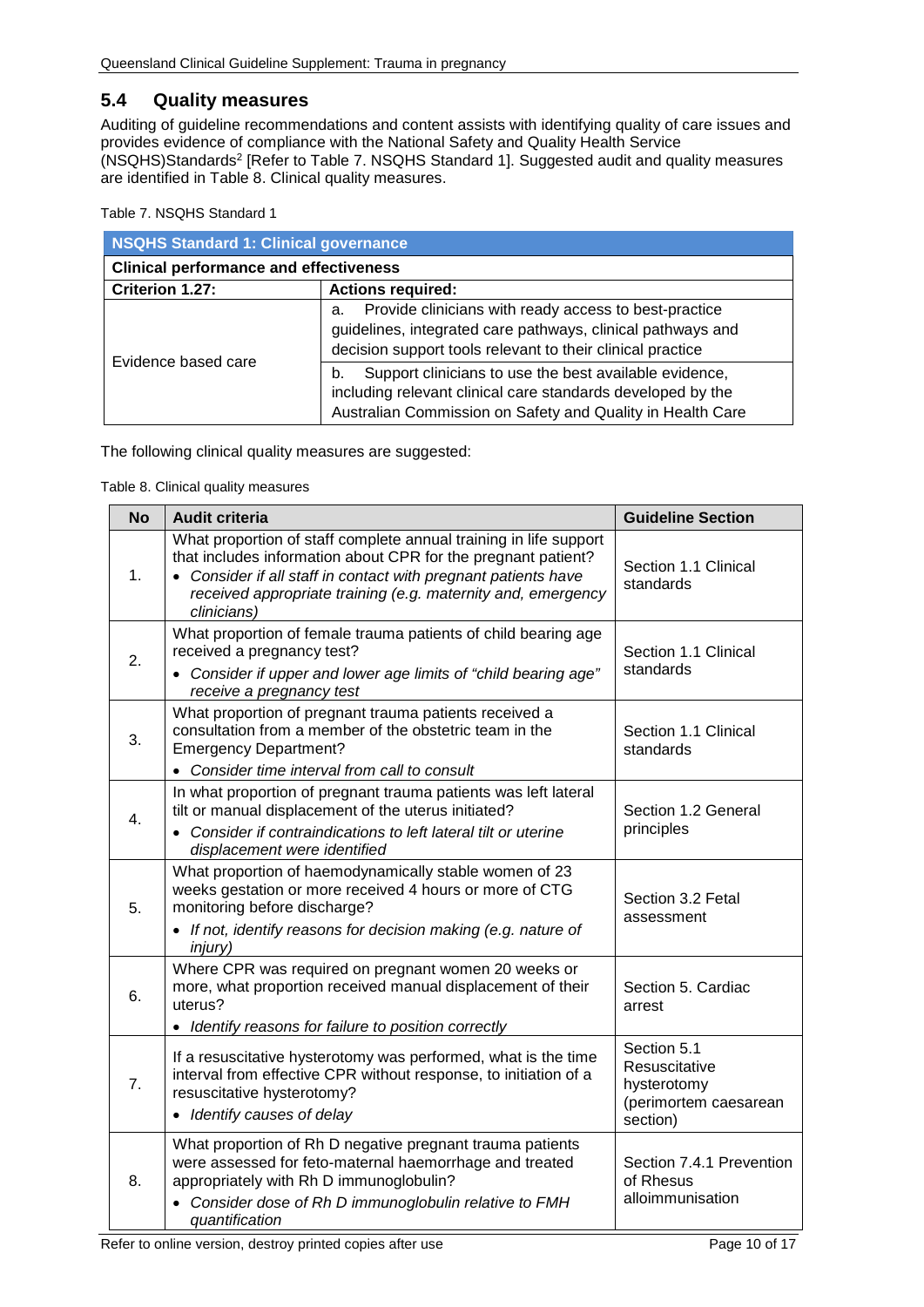#### <span id="page-10-0"></span>**5.5 Areas for future research**

During development the following areas where identified as having limited or poor quality evidence to inform clinical decision making. Further research in these areas may be useful.

- Use of tranexamic acid in pregnant trauma patients
- Massive transfusion protocols for maternity patients
- Treatment of burns in pregnancy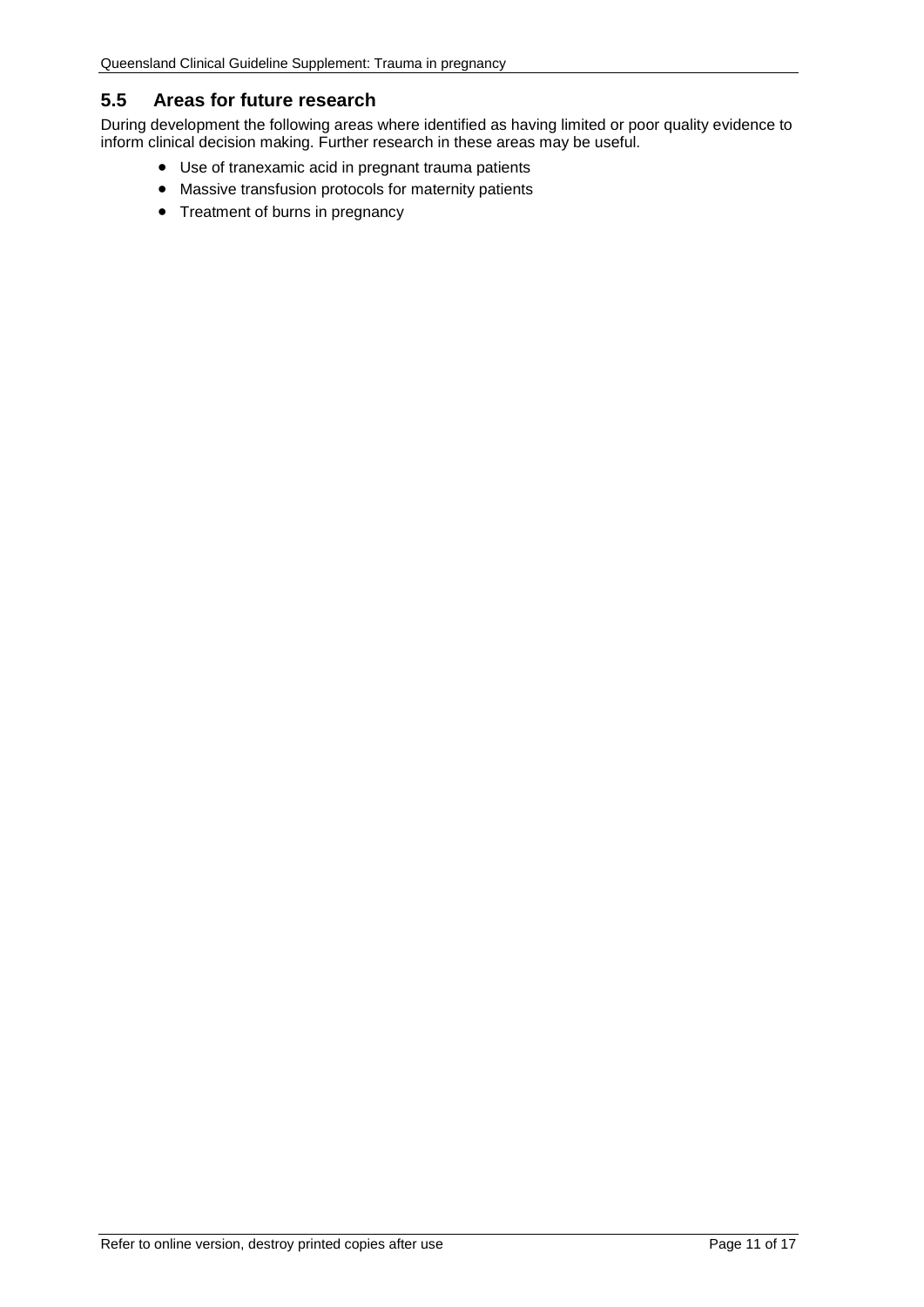## **5.6 Safety and quality**

Implementation of this guideline provides evidence of compliance with the National Safety and Quality Health Service Standards and Australian Council on Healthcare Standards (ACHS) Evaluation and Quality Improvement Program (EQuIP) National accreditation programs.<sup>2,3</sup>

Table 9. NSQHS/EQuIP National Criteria

<span id="page-11-1"></span><span id="page-11-0"></span>

| <b>NSQHS/EQuIPNational Criteria</b>                                                                                                                                                                                              | <b>Actions required</b>                                                                                                                                                                                                                                                                                                                                                                                                                                                   | ☑ Evidence of compliance                                                                                                                                                                                                                                                                                                                                                                                                                                                                             |  |  |
|----------------------------------------------------------------------------------------------------------------------------------------------------------------------------------------------------------------------------------|---------------------------------------------------------------------------------------------------------------------------------------------------------------------------------------------------------------------------------------------------------------------------------------------------------------------------------------------------------------------------------------------------------------------------------------------------------------------------|------------------------------------------------------------------------------------------------------------------------------------------------------------------------------------------------------------------------------------------------------------------------------------------------------------------------------------------------------------------------------------------------------------------------------------------------------------------------------------------------------|--|--|
| <b>NSQHS Standard 1: Clinical governance</b>                                                                                                                                                                                     |                                                                                                                                                                                                                                                                                                                                                                                                                                                                           |                                                                                                                                                                                                                                                                                                                                                                                                                                                                                                      |  |  |
| Patient safety and quality systems<br>Safety and quality systems are<br>integrated with governance processes<br>to enable organisations to actively<br>manage and improve the safety and<br>quality of health care for patients. | Diversity and high risk groups<br>1.15 The health service organisation:<br>a. Identifies the diversity of the consumers using its services<br>b. Identifies groups of patients using its services who are at higher<br>risk of harm<br>c. Incorporates information on the diversity of its consumers and<br>higher-risk groups into the planning and delivery of care                                                                                                     | Assessment and care appropriate to the cohort of patients is<br>☑<br>identified in the quideline<br>High risk groups are identified in the guideline<br>☑<br>☑<br>The guideline is based on the best available evidence                                                                                                                                                                                                                                                                              |  |  |
| <b>Clinical performance and</b><br>effectiveness<br>The workforce has the right<br>qualifications, skills and supervision to                                                                                                     | <b>Evidence based care</b><br>1.27 The health service organisation has processes that:<br>a. Provide clinicians with ready access to best-practice guidelines,<br>integrated care pathways, clinical pathways and decision support<br>tools relevant to their clinical practice<br>b. Support clinicians to use the best available evidence, including<br>relevant clinical care standards developed by the Australian<br>Commission on Safety and Quality in Health Care | ☑ Queensland Clinical Guidelines is funded by Queensland Health<br>to develop clinical guidelines relevant to the service line to guide<br>safe patient care across Queensland<br>The guideline provides evidence-based and best practice<br>☑<br>recommendations for care<br>$\boxtimes$ The guideline is endorsed for use in Queensland Health<br>facilities.<br>☑ A desktop icon is available on every Queensland Health<br>computer desktop to provide quick and easy access to the<br>guideline |  |  |
| provide safe, high-quality health care to<br>patients.                                                                                                                                                                           | Performance management<br>1.22 The health service organisation has valid and reliable<br>performance review processes that:<br>a. Require members of the workforce to regularly take part in a<br>review of their performance<br>b. Identify needs for training and development in safety and quality<br>c. Incorporate information on training requirements into the<br>organisation's training system                                                                   | The guideline has accompanying educational resources to<br>☑<br>support ongoing safety and quality education for identified<br>professional and personal development. The resources are<br>freely available on the internet http://www.health.qld.gov.au/qcg                                                                                                                                                                                                                                         |  |  |
| Patient safety and quality systems<br>Safety and quality systems are<br>integrated with governance processes<br>to enable organisations to actively<br>manage and improve the safety and<br>quality of health care for patients. | <b>Policies and procedures</b><br>1.7 The health service organisation uses a risk management<br>approach to:<br>a. Set out, review, and maintain the currency and effectiveness of,<br>policies, procedures and protocols<br>b. Monitor and take action to improve adherence to policies,<br>procedures and protocols<br>c. Review compliance with legislation, regulation and jurisdictional<br>requirements                                                             | $\boxtimes$ QCG has established processes to review and maintain all<br>guidelines and associated resources<br>☑ Change requests are managed to ensure currency of published<br>guidelines<br>Implementation tools and checklist are provided to assist with<br>☑<br>adherence to guidelines<br>Suggested audit criteria are provided in guideline supplement<br>☑<br>☑<br>The guidelines comply with legislation, regulation and<br>jurisdictional requirements                                     |  |  |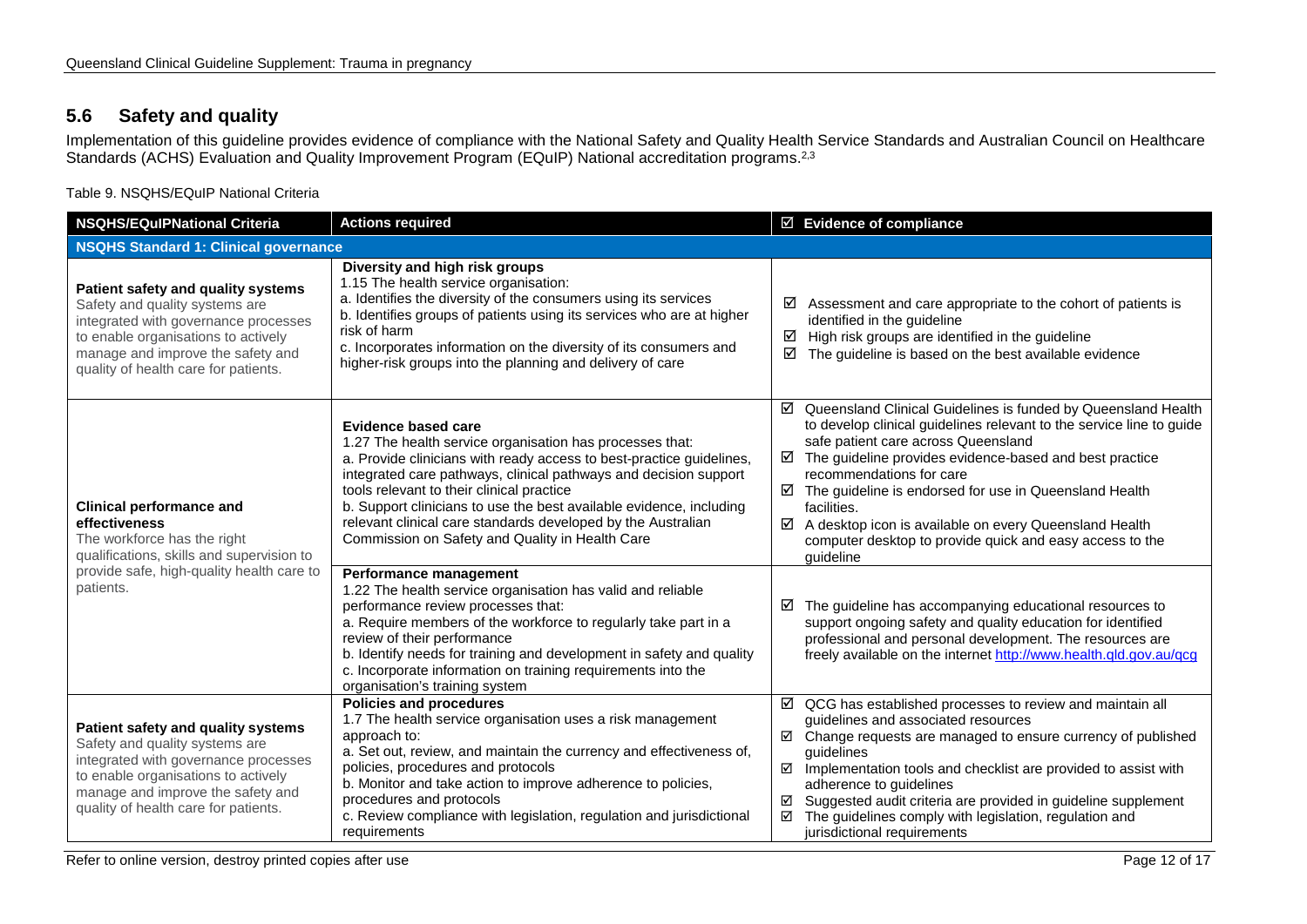| <b>NSQHS/EQulPNational Criteria</b>                                                                                                                                                                                                                                                                                        | <b>Actions required</b>                                                                                                                                                                                                                                                                                                                                                                                                                                                                                                                                                                                                                                                                                                                                                                                                                                                                                                                                                                         | $\boxtimes$ Evidence of compliance                                                                                                                                                                                                                                                                                      |  |
|----------------------------------------------------------------------------------------------------------------------------------------------------------------------------------------------------------------------------------------------------------------------------------------------------------------------------|-------------------------------------------------------------------------------------------------------------------------------------------------------------------------------------------------------------------------------------------------------------------------------------------------------------------------------------------------------------------------------------------------------------------------------------------------------------------------------------------------------------------------------------------------------------------------------------------------------------------------------------------------------------------------------------------------------------------------------------------------------------------------------------------------------------------------------------------------------------------------------------------------------------------------------------------------------------------------------------------------|-------------------------------------------------------------------------------------------------------------------------------------------------------------------------------------------------------------------------------------------------------------------------------------------------------------------------|--|
| <b>NSQHS Standard 2: Partnering with Consumers</b>                                                                                                                                                                                                                                                                         |                                                                                                                                                                                                                                                                                                                                                                                                                                                                                                                                                                                                                                                                                                                                                                                                                                                                                                                                                                                                 |                                                                                                                                                                                                                                                                                                                         |  |
| <b>Health literacy</b><br>Health service organisations<br>communicate with consumers in a way<br>that supports effective partnerships.                                                                                                                                                                                     | Communication that supports effective partnerships<br>2.8 The health service organisation uses communication<br>mechanisms that are tailored to the diversity of the consumers who<br>use its services and, where relevant, the diversity of the local<br>community<br>2.9 Where information for patients, carers, families and consumers<br>about health and health services is developed internally, the<br>organisation involves consumers in its development and review<br>2.10 The health service organisation supports clinicians to<br>communicate with patients, carers, families and consumers about<br>health and health care so that:<br>a. Information is provided in a way that meets the needs of patients,<br>carers, families and consumers<br>b. Information provided is easy to understand and use<br>c. The clinical needs of patients are addressed while they are in the<br>health service organisation<br>d. Information needs for ongoing care are provided on discharge | $\boxtimes$ Consumer consultation was sought and obtained during the<br>development of the guideline. Refer to the acknowledgement<br>section of the guideline for details                                                                                                                                              |  |
| Partnering with consumers in<br>organisational design and<br>governance<br>Consumers are partners in the design<br>and governance of the organisation.                                                                                                                                                                     | Partnerships in healthcare governance planning, design,<br>measurement and evaluation<br>2.11 The health service organisation:<br>a. Involves consumers in partnerships in the governance of, and to<br>design, measure and evaluate, health care<br>b. Has processes so that the consumers involved in these<br>partnerships reflect the diversity of consumers who use the service<br>or, where relevant, the diversity of the local community<br>2.14 The health service organisation works in partnership with<br>consumers to incorporate their views and experiences into training<br>and education for the workforce                                                                                                                                                                                                                                                                                                                                                                     | $\boxtimes$ Consumers are members of guideline working parties<br>$\boxtimes$ The guideline is based on the best available evidence<br>$\boxtimes$ The guidelines was endorsed by the QCG and Queensland<br>Statewide Maternity and Neonatal Clinical Network Steering<br>Committees which includes consumer membership |  |
| <b>NSQHS Standard 4: Medication safety</b>                                                                                                                                                                                                                                                                                 |                                                                                                                                                                                                                                                                                                                                                                                                                                                                                                                                                                                                                                                                                                                                                                                                                                                                                                                                                                                                 |                                                                                                                                                                                                                                                                                                                         |  |
| <b>Clinical governance and quality</b><br>improvement to support medication<br>management<br>Organisation-wide systems are used to<br>support and promote safety for<br>procuring, supplying, storing,<br>compounding, manufacturing,<br>prescribing, dispensing, administering<br>and monitoring the effects of medicines | Integrating clinical governance<br>4.1 Clinicians use the safety and quality systems from the Clinical<br>Governance Standard when:<br>a. Implementing policies and procedures for medication<br>management<br>b. Managing risks associated with medication management<br>c. Identifying training requirements for medication management                                                                                                                                                                                                                                                                                                                                                                                                                                                                                                                                                                                                                                                        | The guideline provides current evidence based<br>☑<br>recommendations about medication                                                                                                                                                                                                                                  |  |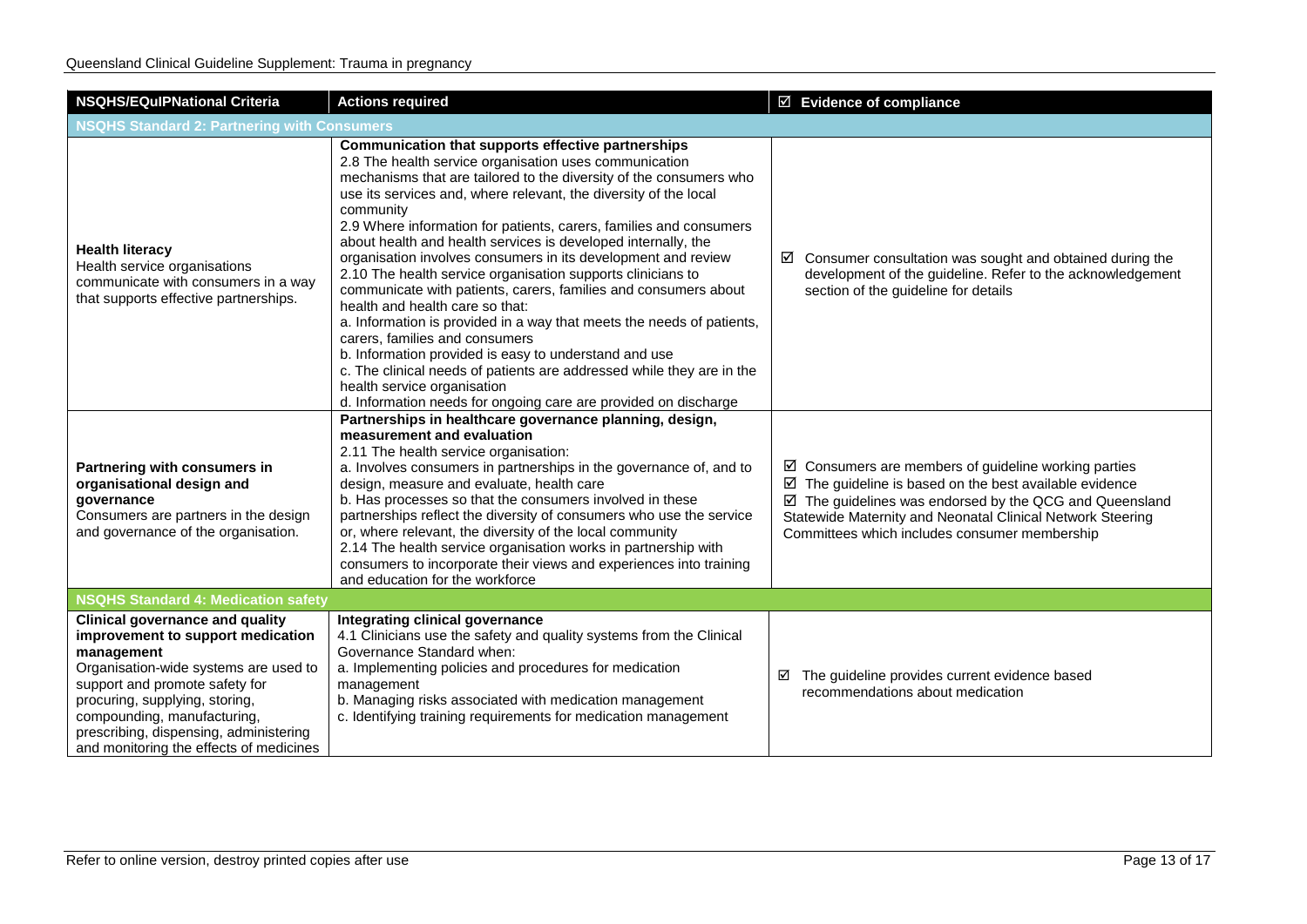| <b>NSQHS/EQuIPNational Criteria</b>                                                                                                                                     | <b>Actions required</b>                                                                                                                                                                                                                                                                                                                                                                                                                                                                                                                                                                                                                                                                                                                                                                                                                                                                                                                                                                             | $\boxtimes$ Evidence of compliance                                                                                                                                                                                                                                                                                                                                     |  |
|-------------------------------------------------------------------------------------------------------------------------------------------------------------------------|-----------------------------------------------------------------------------------------------------------------------------------------------------------------------------------------------------------------------------------------------------------------------------------------------------------------------------------------------------------------------------------------------------------------------------------------------------------------------------------------------------------------------------------------------------------------------------------------------------------------------------------------------------------------------------------------------------------------------------------------------------------------------------------------------------------------------------------------------------------------------------------------------------------------------------------------------------------------------------------------------------|------------------------------------------------------------------------------------------------------------------------------------------------------------------------------------------------------------------------------------------------------------------------------------------------------------------------------------------------------------------------|--|
| <b>NSQHS Standard 5: Comprehensive care</b>                                                                                                                             |                                                                                                                                                                                                                                                                                                                                                                                                                                                                                                                                                                                                                                                                                                                                                                                                                                                                                                                                                                                                     |                                                                                                                                                                                                                                                                                                                                                                        |  |
| <b>Clinical governance and quality</b><br>improvement to support<br>comprehensive care<br>Systems are in place to support<br>clinicians to deliver comprehensive care   | Integrating clinical governance<br>5.1 Clinicians use the safety and quality systems from the Clinical<br>Governance Standard when:<br>a. Implementing policies and procedures for comprehensive care<br>b. Managing risks associated with comprehensive care<br>c. Identifying training requirements to deliver comprehensive care<br><b>Partnering with consumers</b><br>5.3 Clinicians use organisational processes from the Partnering with<br>Consumers Standard when providing comprehensive care to:<br>a. Actively involve patients in their own care<br>b. Meet the patient's information needs<br>c. Share decision-making                                                                                                                                                                                                                                                                                                                                                                | $\boxtimes$ The guideline has accompanying educational resources to<br>support ongoing safety and quality education for identified<br>professional and personal development. The resources are<br>freely available on the internet http://www.health.qld.gov.au/qcg<br>$\boxtimes$ The guideline provides evidence-based and best practice<br>recommendations for care |  |
| <b>NSQHS Standard 6: Communicating for safety (continued)</b>                                                                                                           |                                                                                                                                                                                                                                                                                                                                                                                                                                                                                                                                                                                                                                                                                                                                                                                                                                                                                                                                                                                                     |                                                                                                                                                                                                                                                                                                                                                                        |  |
| <b>Communicating at clinical handover</b><br>Processes for structured clinical<br>handover are used to effectively<br>communicate about the health care of<br>patients. | <b>Clinical handover</b><br>6.7 The health service organisation, in collaboration with clinicians,<br>defines the:<br>a. Minimum information content to be communicated at clinical<br>handover, based on best-practice guidelines<br>b. Risks relevant to the service context and the particular needs of<br>patients, carers and families<br>c. Clinicians who are involved in the clinical handover<br>6.8 Clinicians use structured clinical handover processes that<br>include:<br>a. Preparing and scheduling clinical handover<br>b. Having the relevant information at clinical handover<br>c. Organising relevant clinicians and others to participate in clinical<br>handover<br>d. Being aware of the patient's goals and preferences<br>e. Supporting patients, carers and families to be involved in clinical<br>handover, in accordance with the wishes of the patient<br>f. Ensuring that clinical handover results in the transfer of<br>responsibility and accountability for care | The guideline acknowledges the need for local protocols to<br>☑<br>support transfer of information, professional responsibility and<br>accountability for some or all aspects of care                                                                                                                                                                                  |  |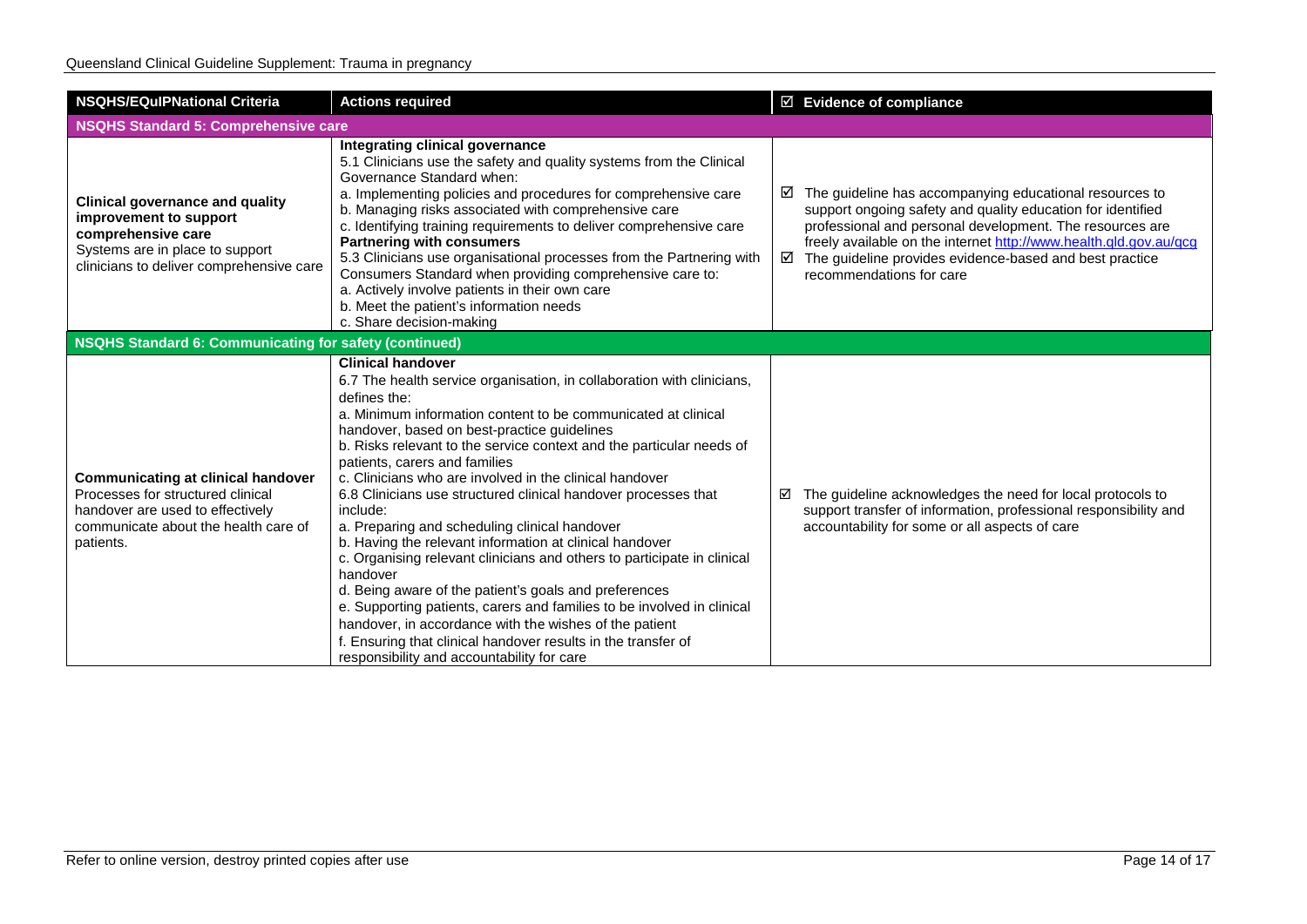| <b>NSQHS/EQuIPNational Criteria</b>                                                                                                                                                                                                                                                           | <b>Actions required</b>                                                                                                                                                                                                                                                                                                                                                                                                                                                                                                                                                                                                                                                                                            | $\boxtimes$ Evidence of compliance |                                                                                                                                                                      |
|-----------------------------------------------------------------------------------------------------------------------------------------------------------------------------------------------------------------------------------------------------------------------------------------------|--------------------------------------------------------------------------------------------------------------------------------------------------------------------------------------------------------------------------------------------------------------------------------------------------------------------------------------------------------------------------------------------------------------------------------------------------------------------------------------------------------------------------------------------------------------------------------------------------------------------------------------------------------------------------------------------------------------------|------------------------------------|----------------------------------------------------------------------------------------------------------------------------------------------------------------------|
| <b>NSQHS Standard 7: Blood management</b>                                                                                                                                                                                                                                                     |                                                                                                                                                                                                                                                                                                                                                                                                                                                                                                                                                                                                                                                                                                                    |                                    |                                                                                                                                                                      |
| <b>Clinical governance and quality</b><br>improvement to support blood<br>management<br>Organisation-wide governance and<br>quality improvement systems are used<br>to ensure safe and high-quality care of<br>patients' own blood, and to ensure that<br>blood product requirements are met. | Integrating clinical governance<br>7.1 Clinicians use the safety and quality systems from the Clinical<br>Governance Standard when:<br>a. Implementing policies and procedures for blood management<br>b. Managing risks associated with blood management<br>c. Identifying training requirements for blood management                                                                                                                                                                                                                                                                                                                                                                                             | ⊻                                  | The guideline provides evidence-based and best practice<br>recommendations for use of blood products                                                                 |
| Prescribing and clinical use of blood<br>and blood products<br>The clinical use of blood and blood<br>products is appropriate, and strategies<br>are used to reduce the risks associated<br>with transfusion.                                                                                 | Optimising and conserving patients' own blood<br>7.4 Clinicians use the blood and blood products processes to<br>manage the need for, and minimise the inappropriate use of, blood<br>and blood products by:<br>a. Optimising patients' own red cell mass, haemoglobin and iron<br>stores<br>b. Identifying and managing patients with, or at risk of, bleeding<br>c. Determining the clinical need for blood and blood products, and<br>related risks<br>Prescribing and administering blood and blood products<br>7.6 The health service organisation supports clinicians to prescribe<br>and administer blood and blood products appropriately, in<br>accordance with national guidelines and national criteria | ☑<br>☑<br>guidelines               | The guideline provides evidence-based and best practice<br>recommendations for use of blood products<br>The guideline is consistent with recommendations of national |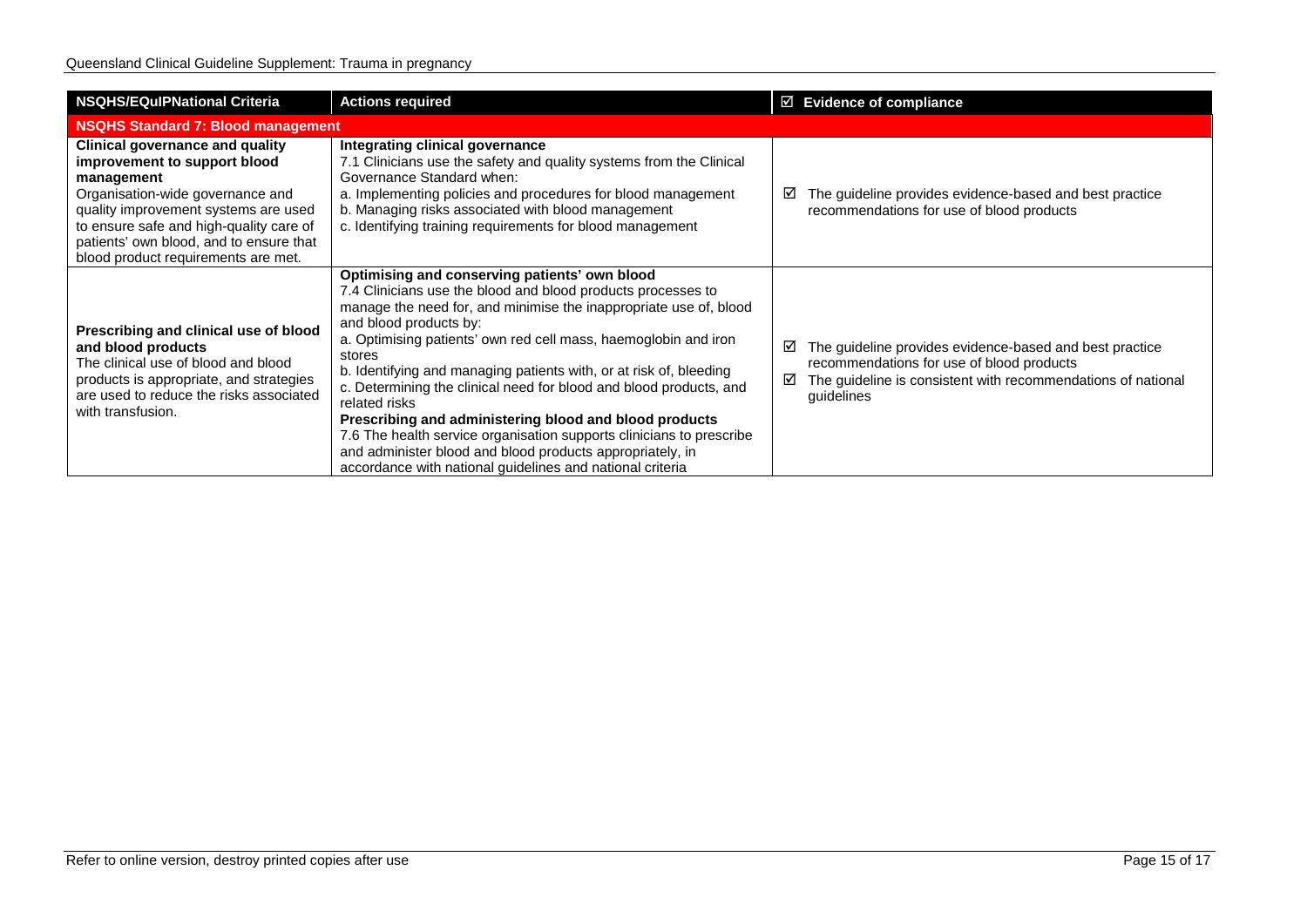| <b>NSQHS/EQuIPNational Criteria</b>                                                                                                                                                                                                                                                                | <b>Actions required</b>                                                                                                                                                                                                                                                                                                                                                                                                                                                                                                                                                                                                                                                                                                                                                                                                                                                                                                                                                                                                                                                                                                                                                                                                              | $\boxtimes$ Evidence of compliance                                                                                                                                                                                                    |  |
|----------------------------------------------------------------------------------------------------------------------------------------------------------------------------------------------------------------------------------------------------------------------------------------------------|--------------------------------------------------------------------------------------------------------------------------------------------------------------------------------------------------------------------------------------------------------------------------------------------------------------------------------------------------------------------------------------------------------------------------------------------------------------------------------------------------------------------------------------------------------------------------------------------------------------------------------------------------------------------------------------------------------------------------------------------------------------------------------------------------------------------------------------------------------------------------------------------------------------------------------------------------------------------------------------------------------------------------------------------------------------------------------------------------------------------------------------------------------------------------------------------------------------------------------------|---------------------------------------------------------------------------------------------------------------------------------------------------------------------------------------------------------------------------------------|--|
| NSQHS Standard 8: Recognising and responding to acute deterioration                                                                                                                                                                                                                                |                                                                                                                                                                                                                                                                                                                                                                                                                                                                                                                                                                                                                                                                                                                                                                                                                                                                                                                                                                                                                                                                                                                                                                                                                                      |                                                                                                                                                                                                                                       |  |
| <b>Clinical governance and quality</b><br>improvement to support recognition<br>and response systems<br>Organisation-wide systems are used to<br>support and promote detection and<br>recognition of acute deterioration, and<br>the response to patients whose<br>condition acutely deteriorates. | Integrating clinical governance<br>8.1 Clinicians use the safety and quality systems from the Clinical<br>Governance Standard when:<br>a. Implementing policies and procedures for recognising and<br>responding to acute deterioration<br>b. Managing risks associated with recognising and responding to<br>acute deterioration<br>c. Identifying training requirements for recognising and responding<br>to acute deterioration<br><b>Partnering with consumers</b><br>8.3 Clinicians use organisational processes from the Partnering with<br>Consumers Standard when recognising and responding to acute<br>deterioration to:<br>a. Actively involve patients in their own care<br>b. Meet the patient's information needs<br>c. Share decision-making<br>Recognising acute deterioration<br>8.4 The health service organisation has processes for clinicians to<br>detect acute physiological deterioration that require clinicians to:<br>a. Document individualised vital sign monitoring plans<br>b. Monitor patients as required by their individualised monitoring<br>plan<br>c. Graphically document and track changes in agreed observations<br>to detect acute deterioration over time, as appropriate for the patient | The guideline is consistent with National Consensus statements<br>☑<br>recommendations<br>$\boxtimes$ The guideline recommends use of tools consistent with the<br>principles of recognising and responding to clinical deterioration |  |
| <b>EQuIP Standard 12 Provision of care</b>                                                                                                                                                                                                                                                         |                                                                                                                                                                                                                                                                                                                                                                                                                                                                                                                                                                                                                                                                                                                                                                                                                                                                                                                                                                                                                                                                                                                                                                                                                                      |                                                                                                                                                                                                                                       |  |
| <b>Criterion 1: Assessment and care</b><br>planning<br>12.1 Ensuring assessment is<br>comprehensive and based upon current<br>professional standards and evidence<br>based practice                                                                                                                | 12.1.1 Guidelines are available and accessible by staff to assess<br>physical, spiritual, cultural, physiological and social health promotion<br>needs                                                                                                                                                                                                                                                                                                                                                                                                                                                                                                                                                                                                                                                                                                                                                                                                                                                                                                                                                                                                                                                                               | ☑<br>Assessment and care appropriate to the cohort of patients is<br>identified in the quideline<br>☑<br>The guideline is based on the best available evidence                                                                        |  |